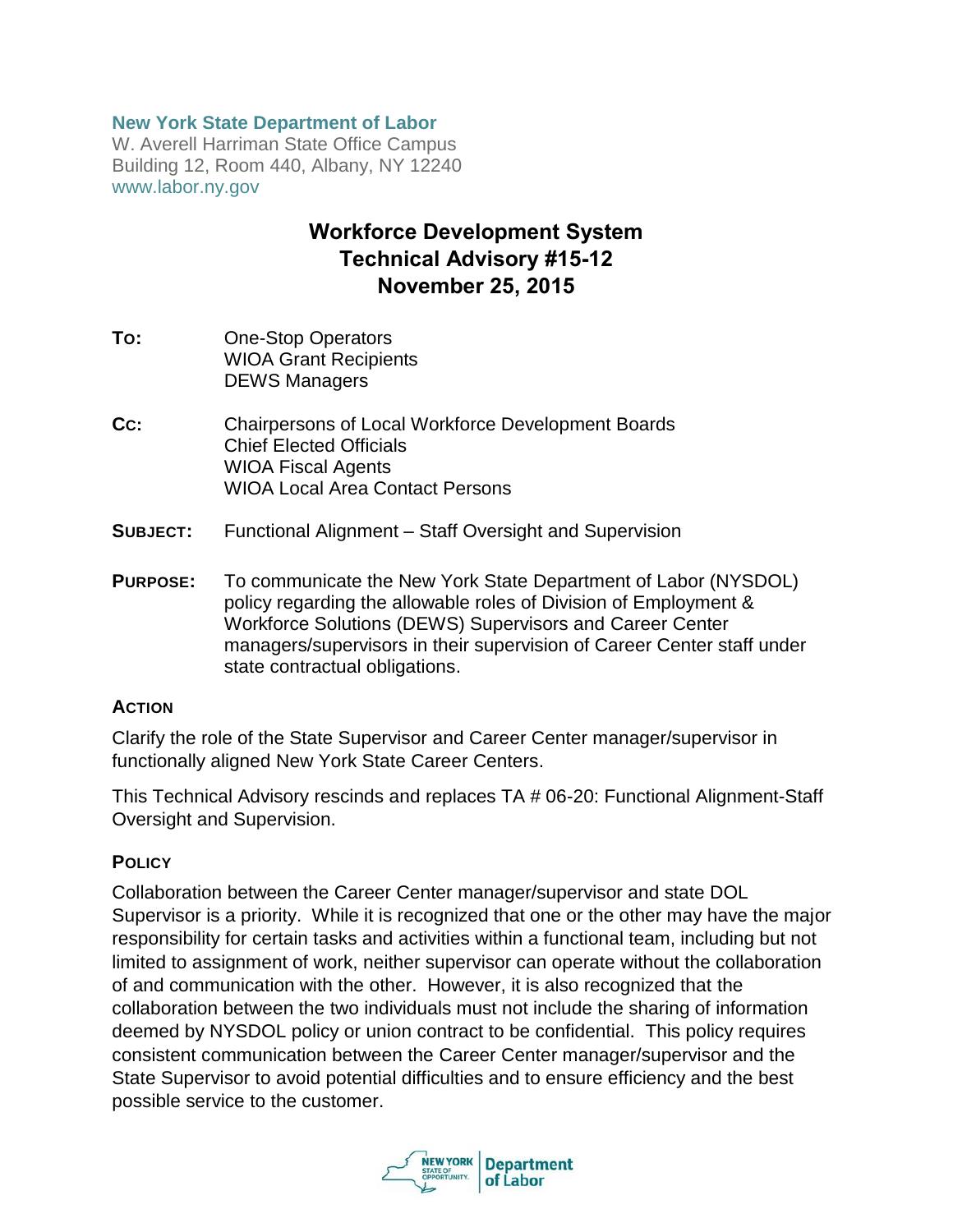The following are guidelines to clarify the responsibilities that fall under each respective individual.

## **Responsibilities of NYSDOL Supervisor**

Setting: NYSDOL is supervisor of staff in a Career Center setting where daily oversight is provided by a non-NYSDOL Career Center manager/supervisor:

Each of the following managerial responsibilities is contractually mandated. The Career Center manager/supervisor may provide feedback to the State Supervisor on NYSDOL staff, but the following may only be conveyed to NYSDOL staff by the NYSDOL Supervisor:

- Changes to permanent work schedule, including lunches and breaks;
- Approval of bi-weekly attendance records;
- Pre-approval for vacations, sick leaves, and personal leaves;
- Counseling and Discipline;
- Performance Evaluations/Probations;
- Travel and Travel Expense approvals; and
- Approvals for contract negotiated training and in-service courses

## **Career Center manager/supervisor**

Setting: Non-DOL Career Center manager/supervisor has on-site oversight of state DOL employees in a co-located NYS Career Center:

The following are allowable activities in situations where a Career Center manager/supervisor has responsibility for DOL employees:

- Setting daily work assignments and work flow;
- Making temporary changes in meal/break periods to assure proper coverage;
- Setting Resource Room schedules/coverage; and
- Setting office coverage during vacations and unscheduled/emergency absences

## **Collaborative Responsibilities of NYSDOL Supervisors and Career Center managers/supervisors**

All supervisors are responsible for assuring that:

- Staffing plans provide adequate office coverage at all times, including vacation periods, conferences, and holiday times (the staffing plan should be set up to allow equal percentages of both State and local staff opportunities for time off);
- All staff is properly trained;